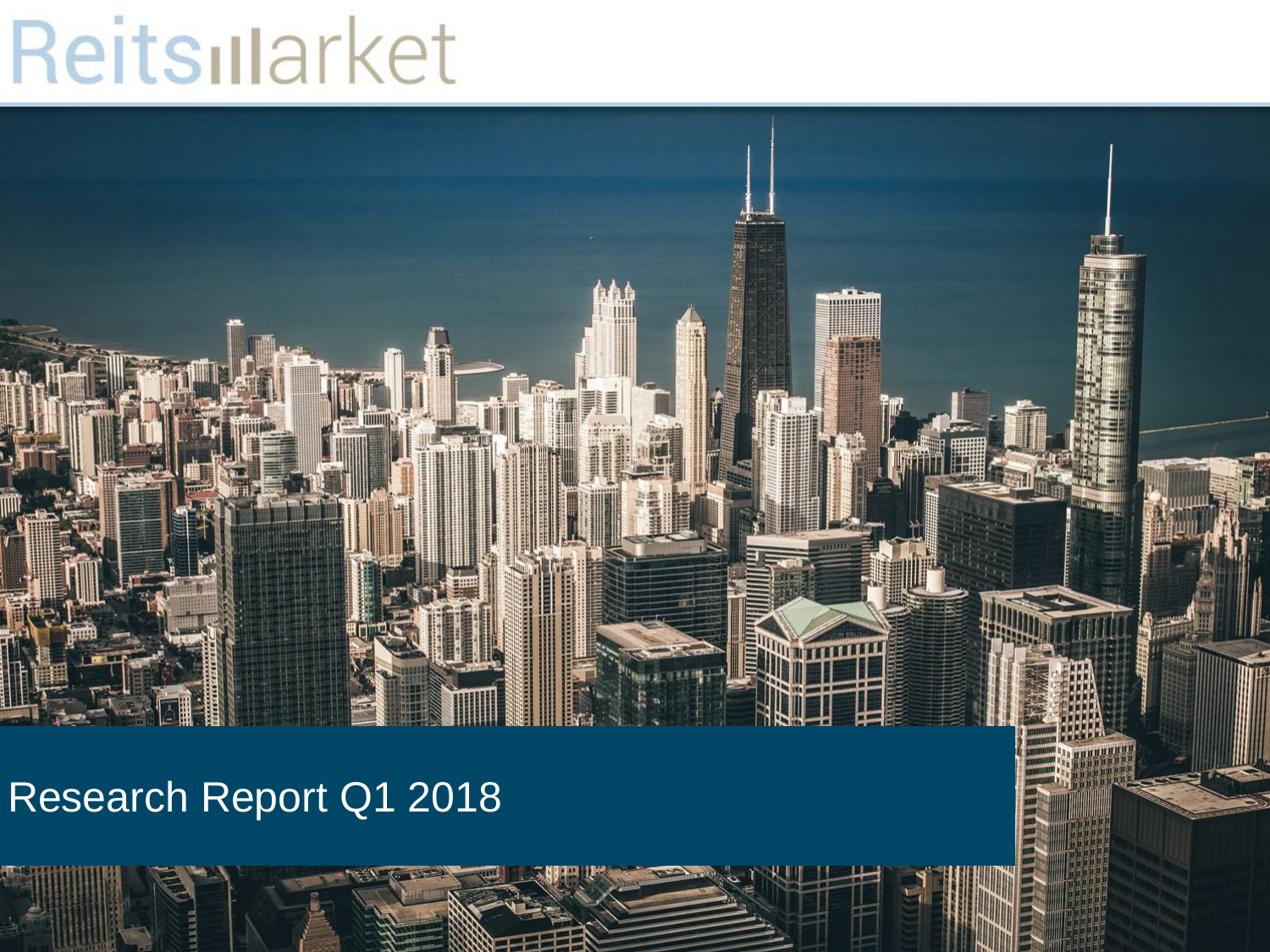#### **Global Trends**

| US tax cuts      | With over \$670bn of market capitalization, US listed REITs and ROECs represent over<br>57% of the global developed listed market <sup>1</sup> . Although lower US tax rates will directly<br>impact the broad equity markets, the impact on REITs is more muted as they already<br>have a tax efficient corporate structure. |
|------------------|-------------------------------------------------------------------------------------------------------------------------------------------------------------------------------------------------------------------------------------------------------------------------------------------------------------------------------|
| <b>Valuation</b> | Discounts to NAV have widened in 1Q, and REIT's now screen relatively cheaper than<br>equity, with a dividend yield premium of 170 bps and lower multiples.                                                                                                                                                                   |
| Interest rates   | REITs as high-yield instruments are perceived to be sensitive to interest rate changes,<br>although evidence shows that they typically recover in the higher rate environment due to<br>higher GDP/inflation. We believe that anticipated rate rises for 2018/19 globally are priced<br>in.                                   |
| Liquidity        | Global REIT's market capitalization exceeds \$2,100bn, and average daily liquidity among<br>the top 300 stocks is US\$5m per day.                                                                                                                                                                                             |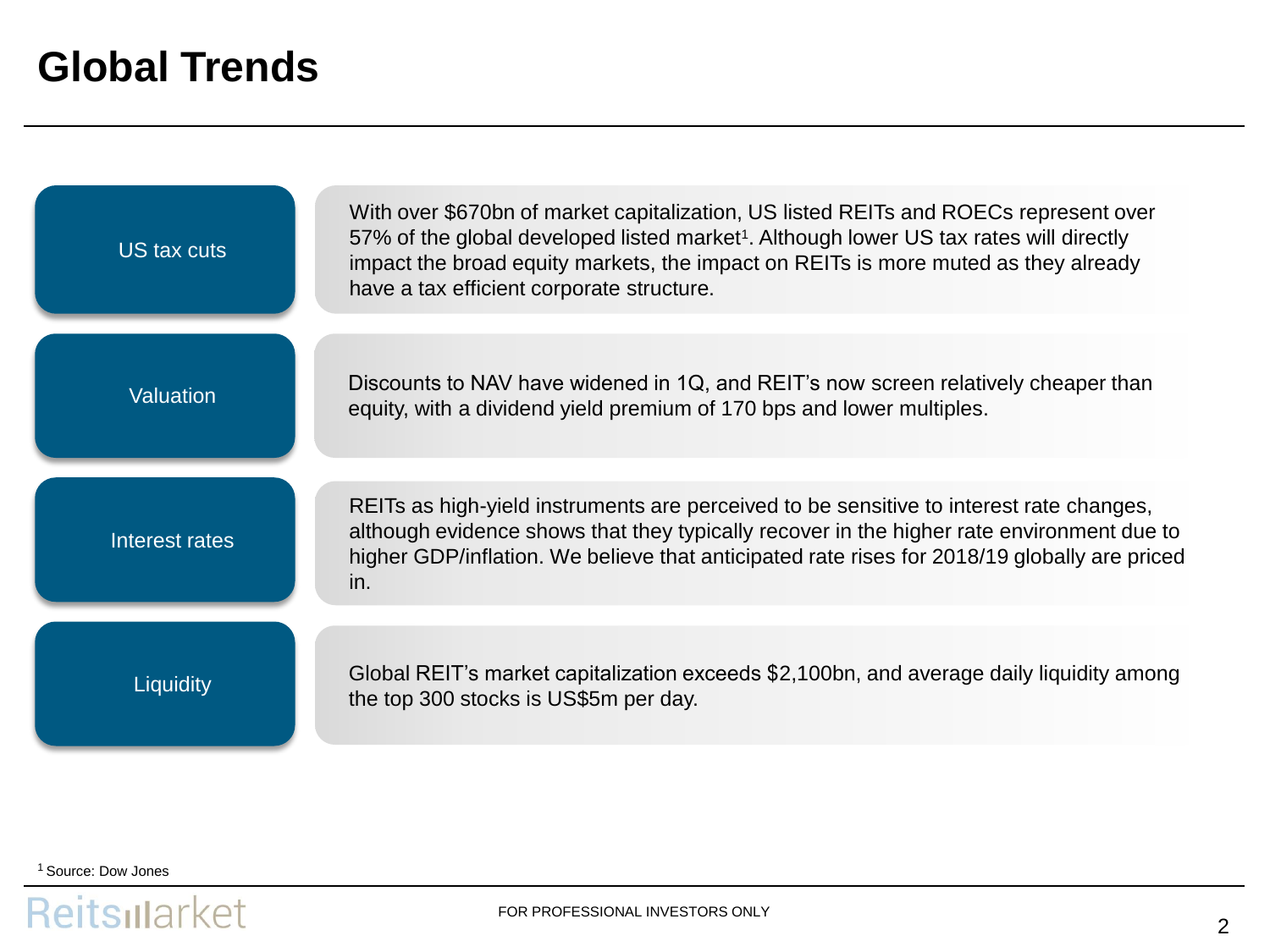#### **REITs Valuation**

- ➢ **REITs** are priced **below** the underlying real estate assets**.**
- $\triangleright$  We estimate the average discount to NAV be at 10% globally.
- ➢ Dividend yield **is now** above 4% globally.



**Diverse main regional markets starting 2018 (gross, trailing 12 months)**

#### Source: Reitsmarket

Reitsillarket

FOR PROFESSIONAL INVESTORS ONLY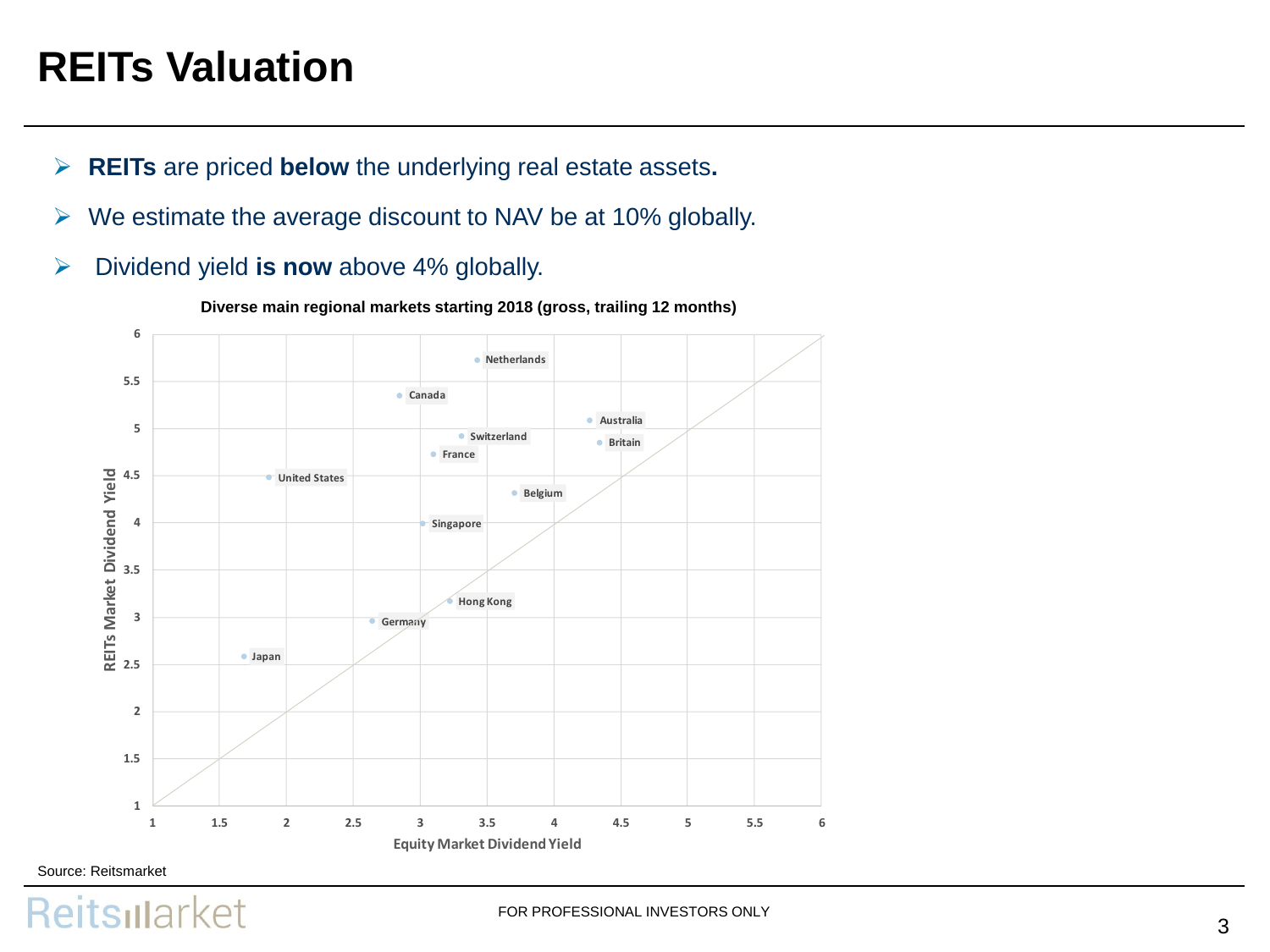#### **Interest Rates**

- ➢ **REITs and Government bonds** historically show an inverse correlation.
- ➢ **Fed funds rate** expected to reach 2.5% by the end of 2018.



**US, German and UK 10 year bond yields** 

Source: Reitsmarket

#### eitsillarket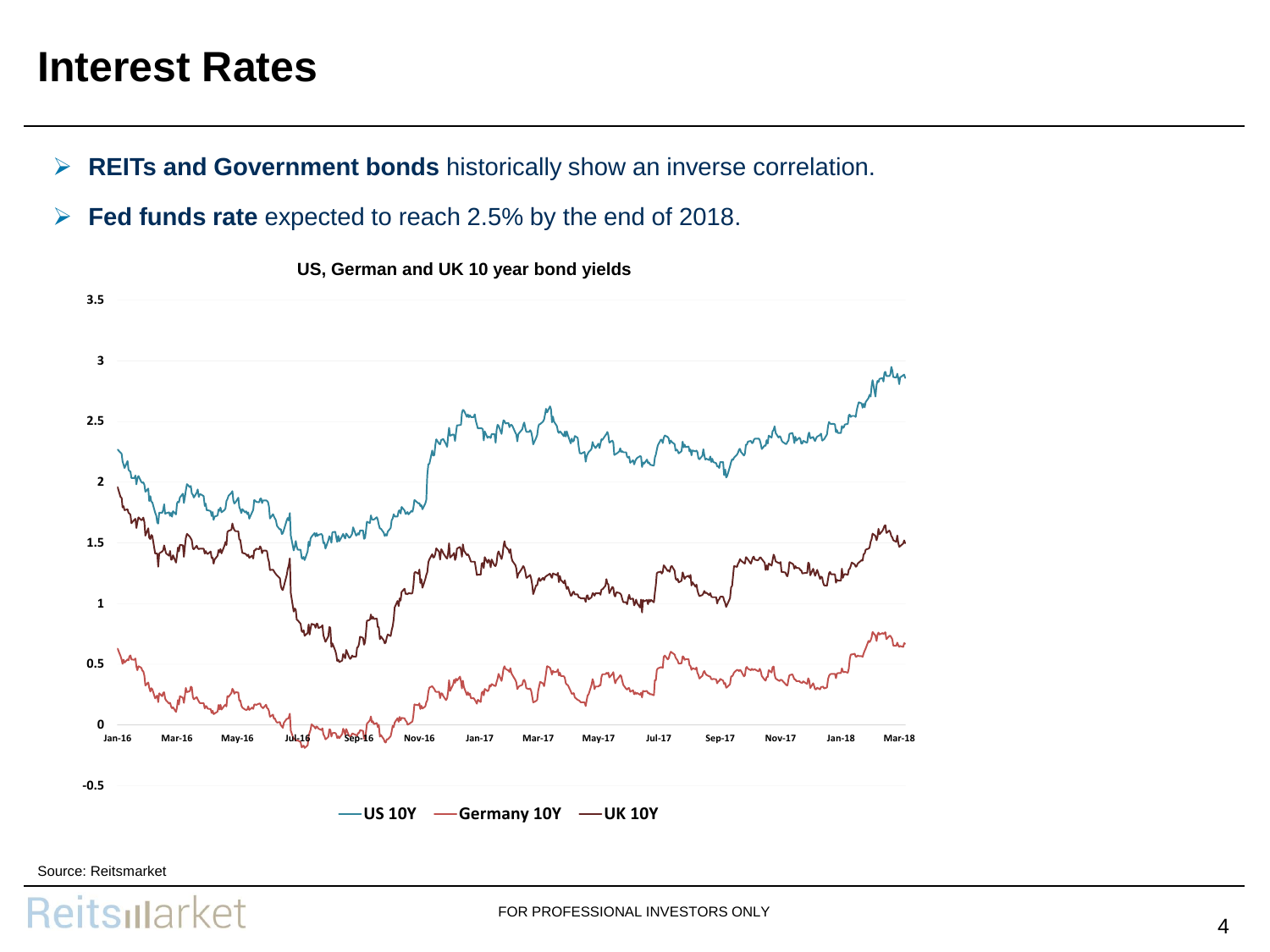# **Liquidity**

➢ **Liquidity** remains a key factor for our screening process and we show below the number of stocks in each region which meet the criteria.



**January 2018: Number of liquid securities**

#### Reitsillarket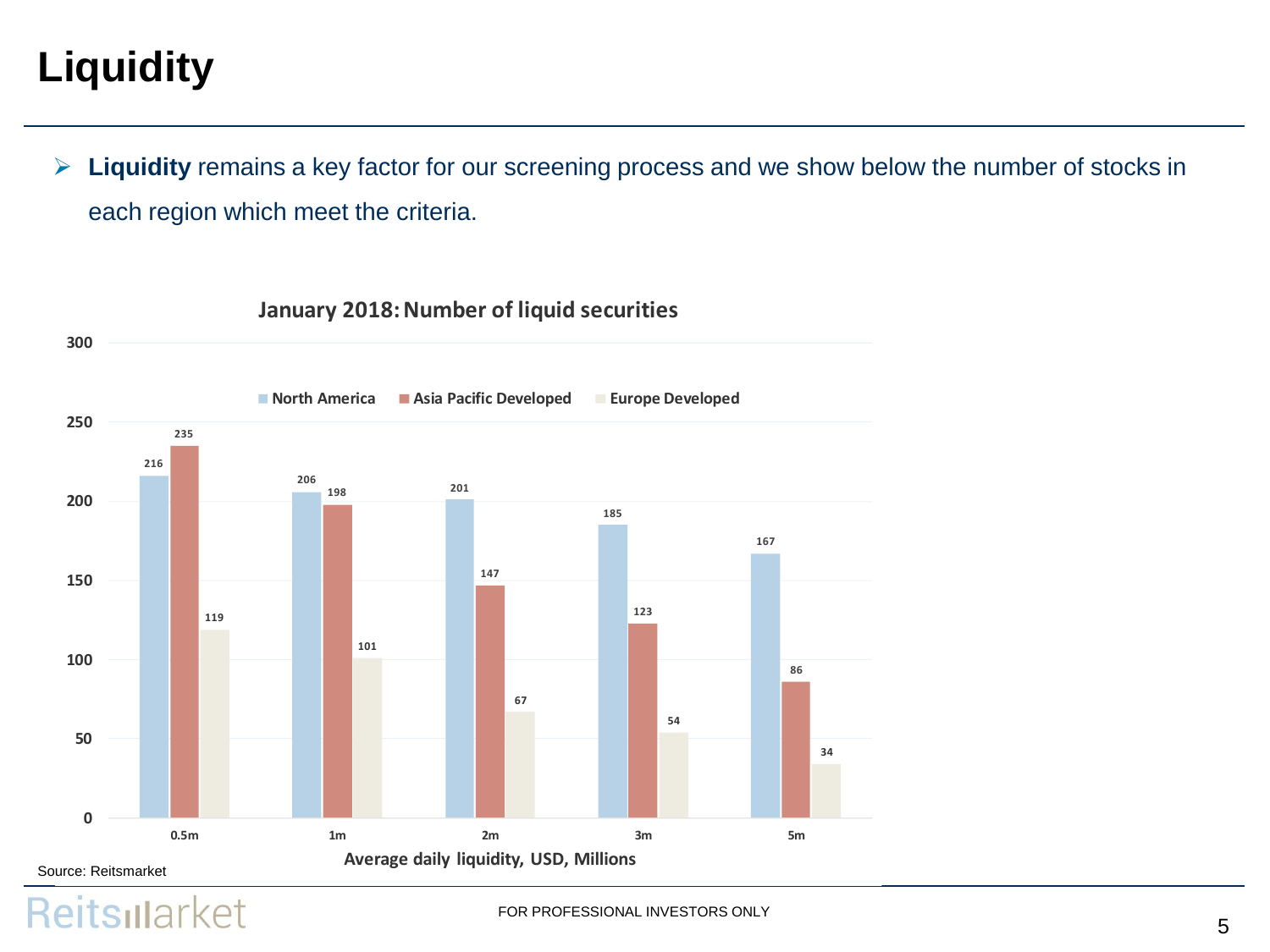#### **Global Markets Overview 2017**

- ➢ Two largest REITs markets, US and Japan, 57% and 10% of total market respectively, showed the worse performance of 2017. Global indices suffered despite majority of countries growing or remaining stable.
- ➢ Singapore and Hong Kong lead Asia, Germany Ireland and France lead Europe.



#### **Risk & Return in 2017 (TRN,EUR)**

Source: Reitsmarket

Reitsillarket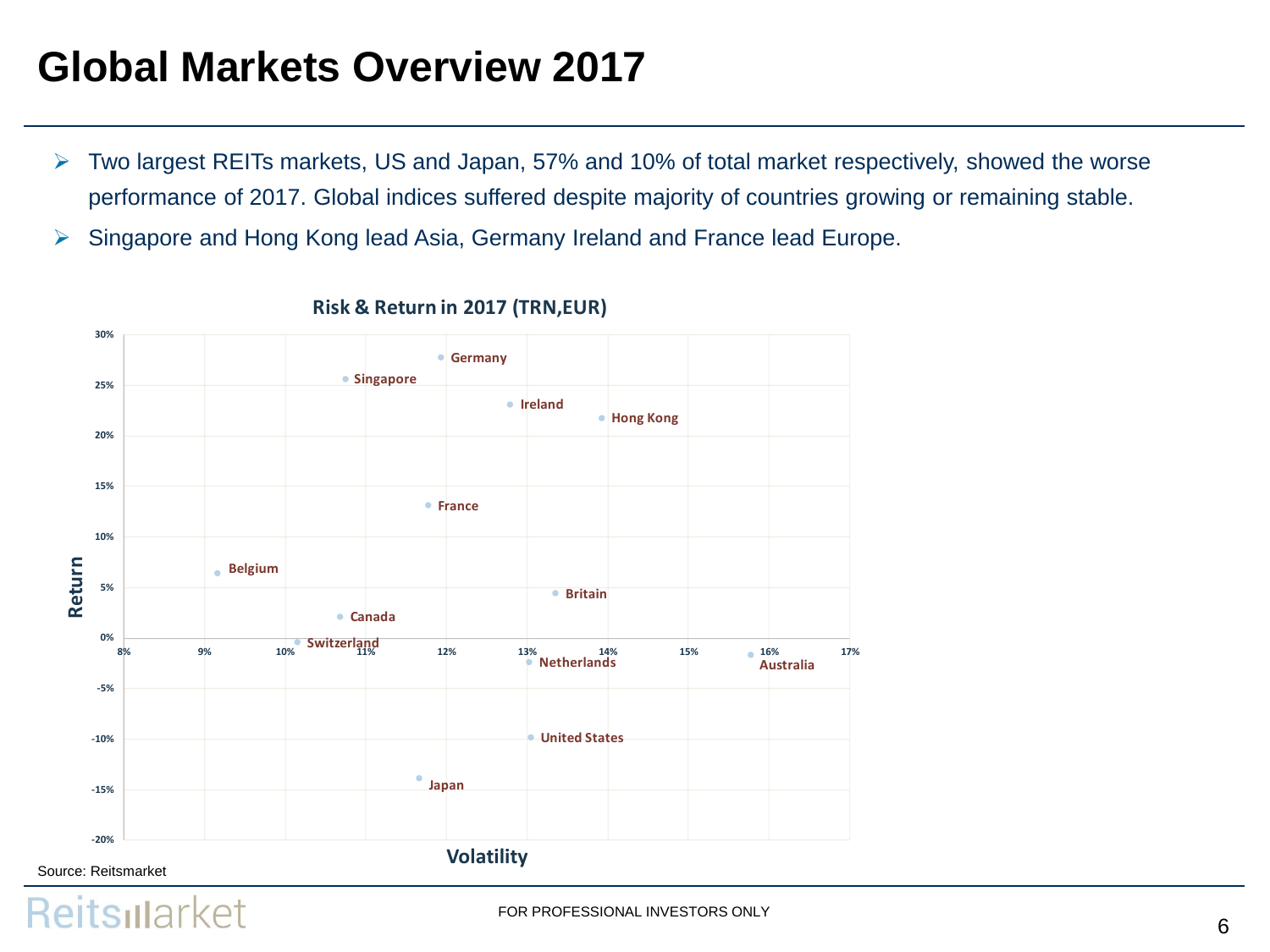#### **E-Commerce update : Amazon Go and new Retail**

- ➢ Amazon's first checkout-free grocery opened in Seattle.
- $\triangleright$  The shop relies on cameras and sensors to track what shoppers remove from the shelves, and what they put back. Cash registers and checkout lines become superfluous: customers are billed after leaving using a credit card on fil.
- ➢ Shopping Centre REITs have suffered large underperformance in 2017 due to the estimated and actual impact of e-commerce.



Image: Amazon

#### Reitsularket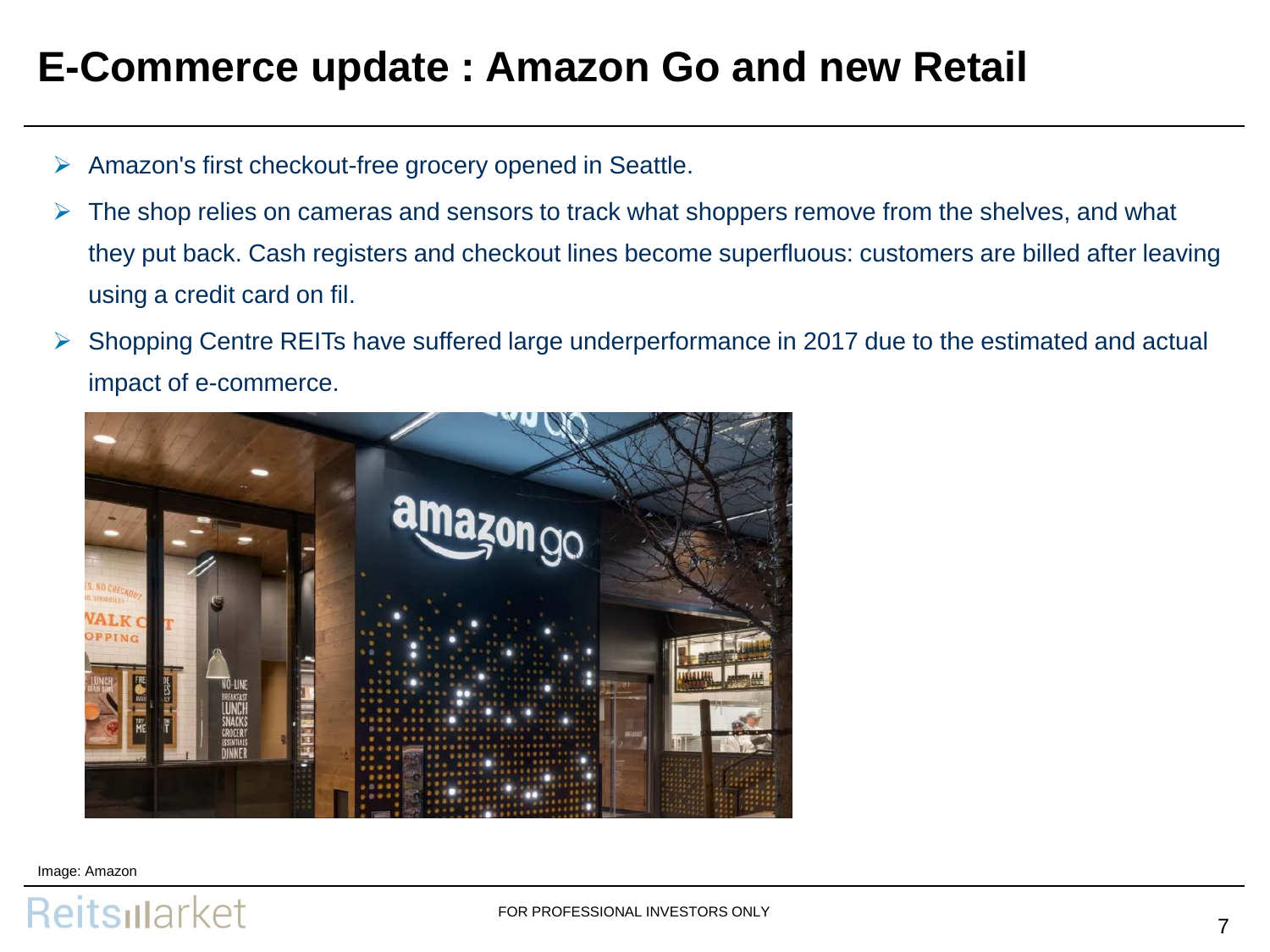#### **North America**

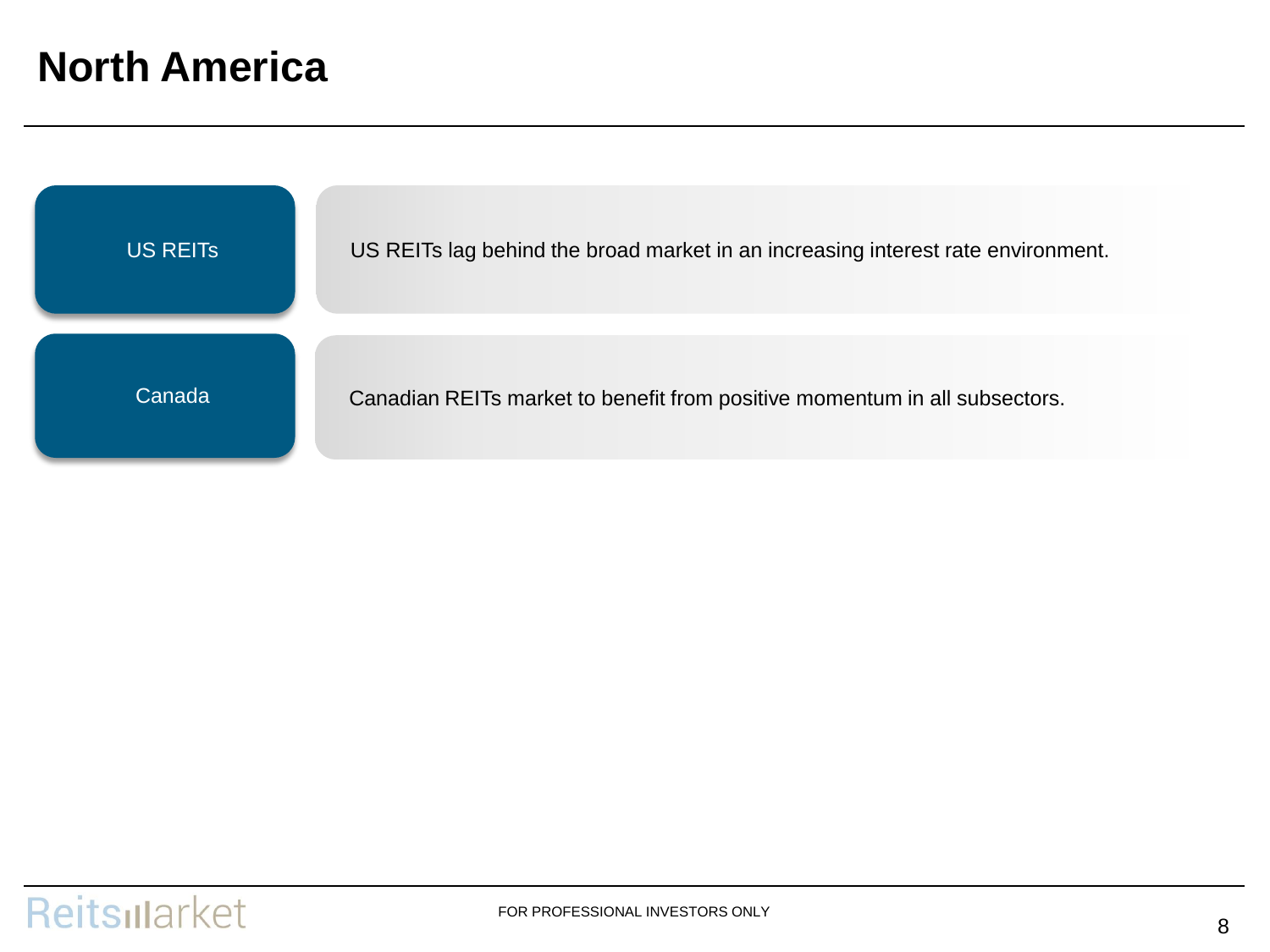#### **United States**

- ➢ Interest rates rise with 10-year Treasury currently at 2.9% with minor impact on REITs.
	- ❖ Consensus expectations neutral to positive with a bullish private property market.
	- ❖ Further increase of IR may not be absorbed as easily.
- $\triangleright$  REITs are expected to outperform broad market during a correction phase.
- ➢ 2017 Real Estate transaction volumes are 12% lower than in 2016. This trend is expected to continue in 2018.
- ➢ According to Knight Frank's Global Cities report, **New York** is the second most attractive city after London with £5.1bn of overseas capital.
- ➢ Technology sector is the largest contributor to **Office** leasing industry.
	- ❖ Coworking as dominant trend.
	- ❖ Vacancy rate at the lowest 12.5%.
- ➢ Strong demand in **Industrial** sites with all time high absorption rates.
	- ❖ E-commerce, logistics and supply-chain are the main drivers.
- ➢ **Retail rents** expected to remain stable with weak market fundamentals.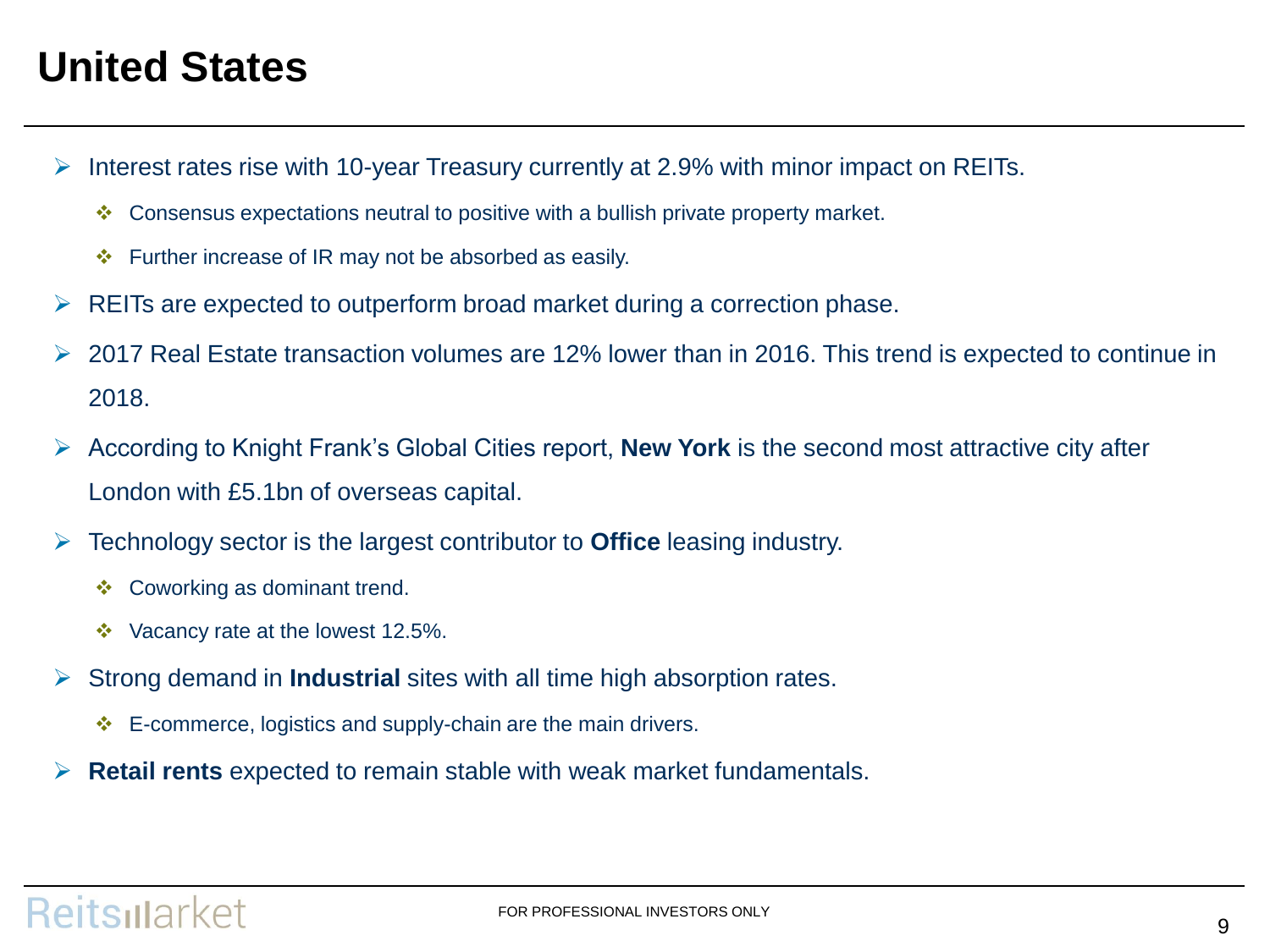#### **Canada**

- ➢ Real Estate transaction volumes increased by 29% in 2017 while in US we observed a decrease of 12%.
- $\triangleright$  Canada saw its best year for occupancy growth since 2012, reflecting the robust performance of the Canadian economy.
- ➢ Occupancy growth limited by lack of **Office** supply in Toronto, Vancouver and Montreal.
	- ❖ Financial Services sector was the largest contributor to leasing activity in 2017.
	- ❖ Strong demand for offices from technology sector.
	- ❖ Unemployment rate at the lowest 5.7% with almost 400,000 new full-time jobs.
	- ❖ Toronto accounts for the half for new leasable area construction of Canada.
- $\triangleright$  Market fundamentals are positive for 2018 with tech sector to lead.
- ➢ **Industrial Property** has low vacancy rate of 5% up to 2% depending on region.
	- ❖ Increased demand of lease since 2017 which boosts rental growth.
	- ❖ The amount of space under construction surpassed 5 million square feet.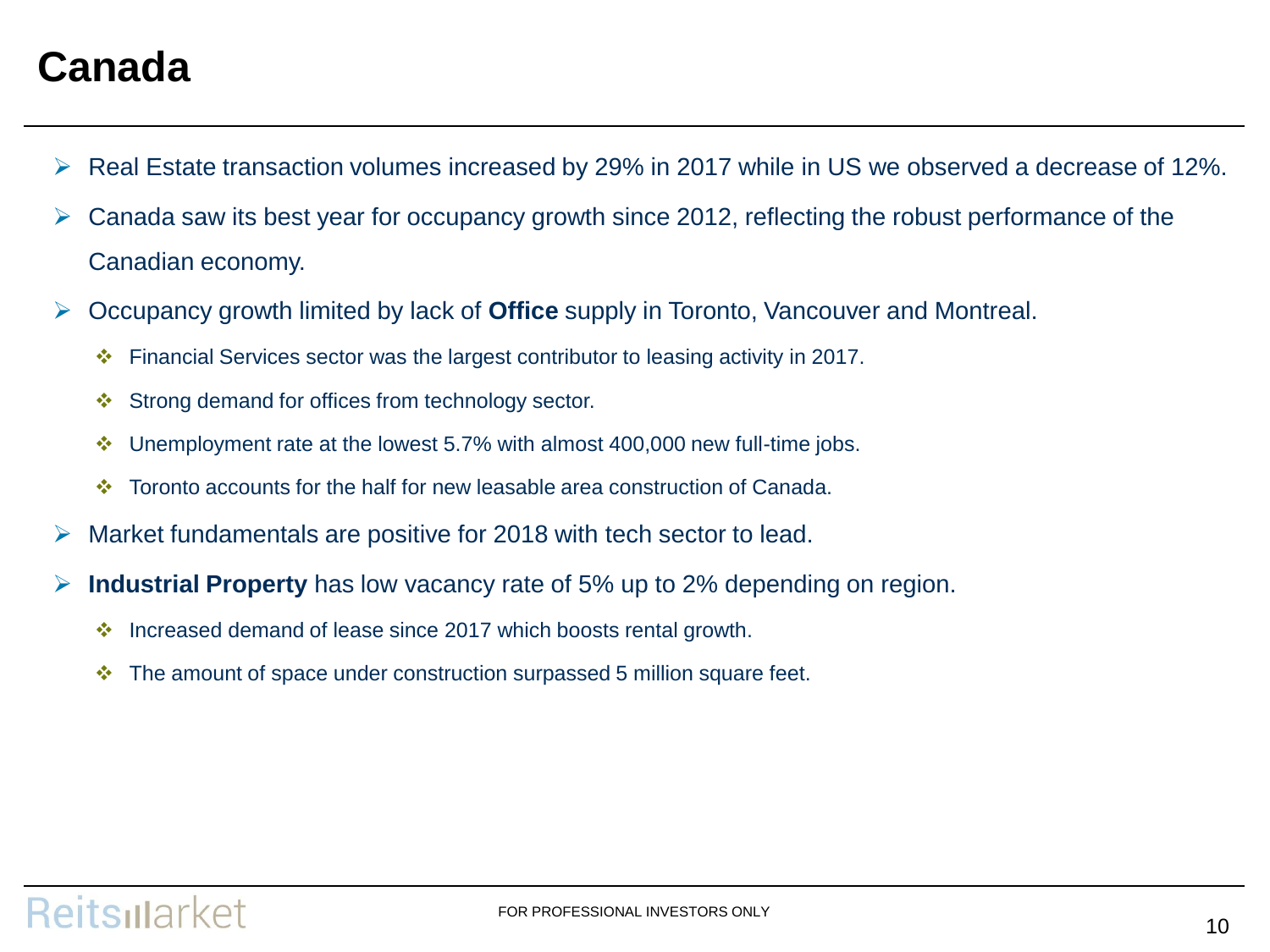#### **Europe**

| Region                | European REITs market expected to further benefit from 2017's momentum.                                                                          |
|-----------------------|--------------------------------------------------------------------------------------------------------------------------------------------------|
| <b>United Kingdom</b> | London remains the most attractive city in the world with no direct negative impact from<br>Brexit so far.                                       |
| Germany               | Interest rate spike slowly corrects the market after exceptional 2017. Solid economic<br>fundamentals suggest a positive view on further growth. |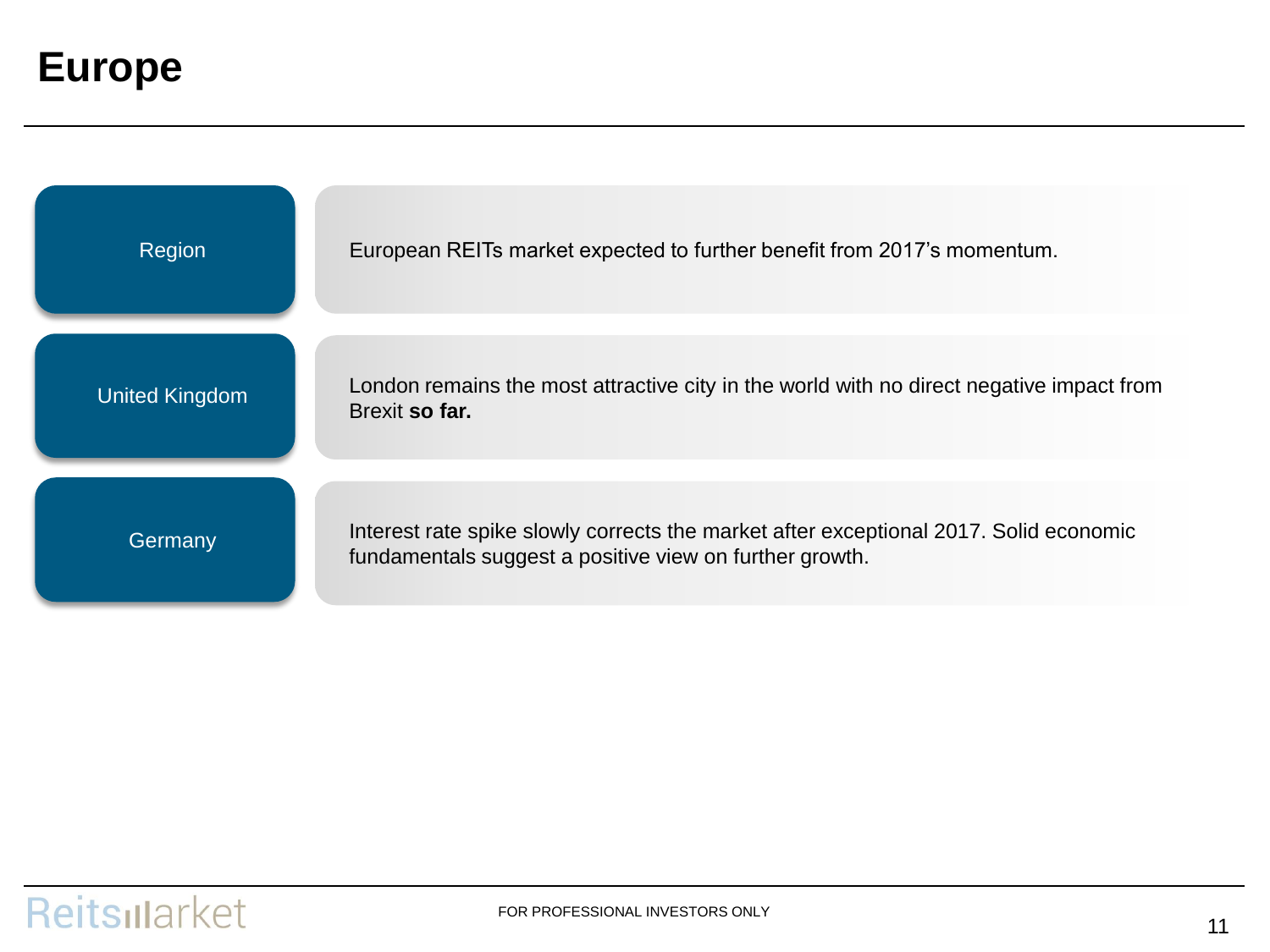#### **Europe**

- ➢ **European Real Estate** sector concluded 2017 with a 22% growth in volume.
	- ❖ UK +37%, Germany +9%, France +12%.
	- $\cdot \cdot$  Netherlands +44%, Italy +17%, Spain +23%.
- ➢ **European Office** sector up by 10% in 2017 and expected to grow.
- ➢ **European industrial and logistics** dominated the market in 2017 as investment activity hit a record high, increase by 67%.
- ➢ **Eurozone** broad equities market expected to grow faster than Europe.
- ➢ **Spanish market of Madrid and Barcelona** are attractive with a rental growth.
- ➢ **Portugal Retail** sector recovered after crisis.
	- ❖ Record transaction volume in 2018, estimated over €1bn (Blackstone sale).
	- ❖ High prime yields around 5%, above European average.
- ➢ **Dutch Retail** market's rents are expected to stabilize and increase in large cities according to JLL.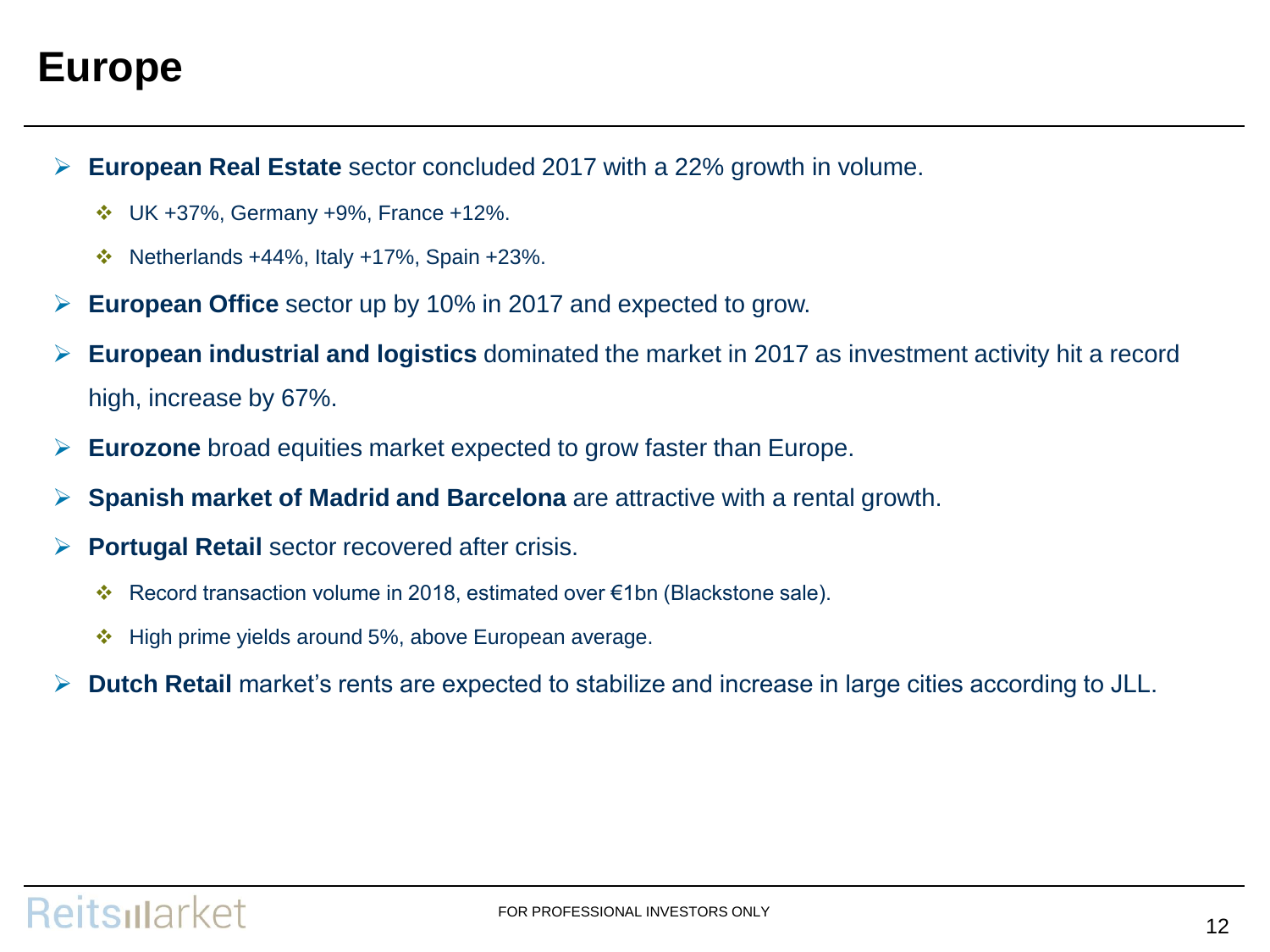#### **United Kingdom**

- ➢ **Residential Market:** According to the latest Residential Market Survey (www.rics.org<sup>1</sup> ), momentum is still soft to start the year.
	- ❖ New buyer enquiries and newly agreed sales declined.
	- ❖ Lack of new construction coming to market.
	- ❖ Prices edge higher at the national level but continue to decline in some parts of the country.
- ➢ Despite construction pipeline, **Office** supply satisfies only half of tenant demand.
	- ❖ Main demand from Technology, Media and Biotech sectors.
- ➢ According to Knight Frank's Global Cities report<sup>2</sup> , **London** attracted more overseas capital than any other global city in 2017. Eighty-three per cent of all transactions were from overseas investors, totaling in excess of £14bn. The key buyer group was Greater China, at over 40% of the total.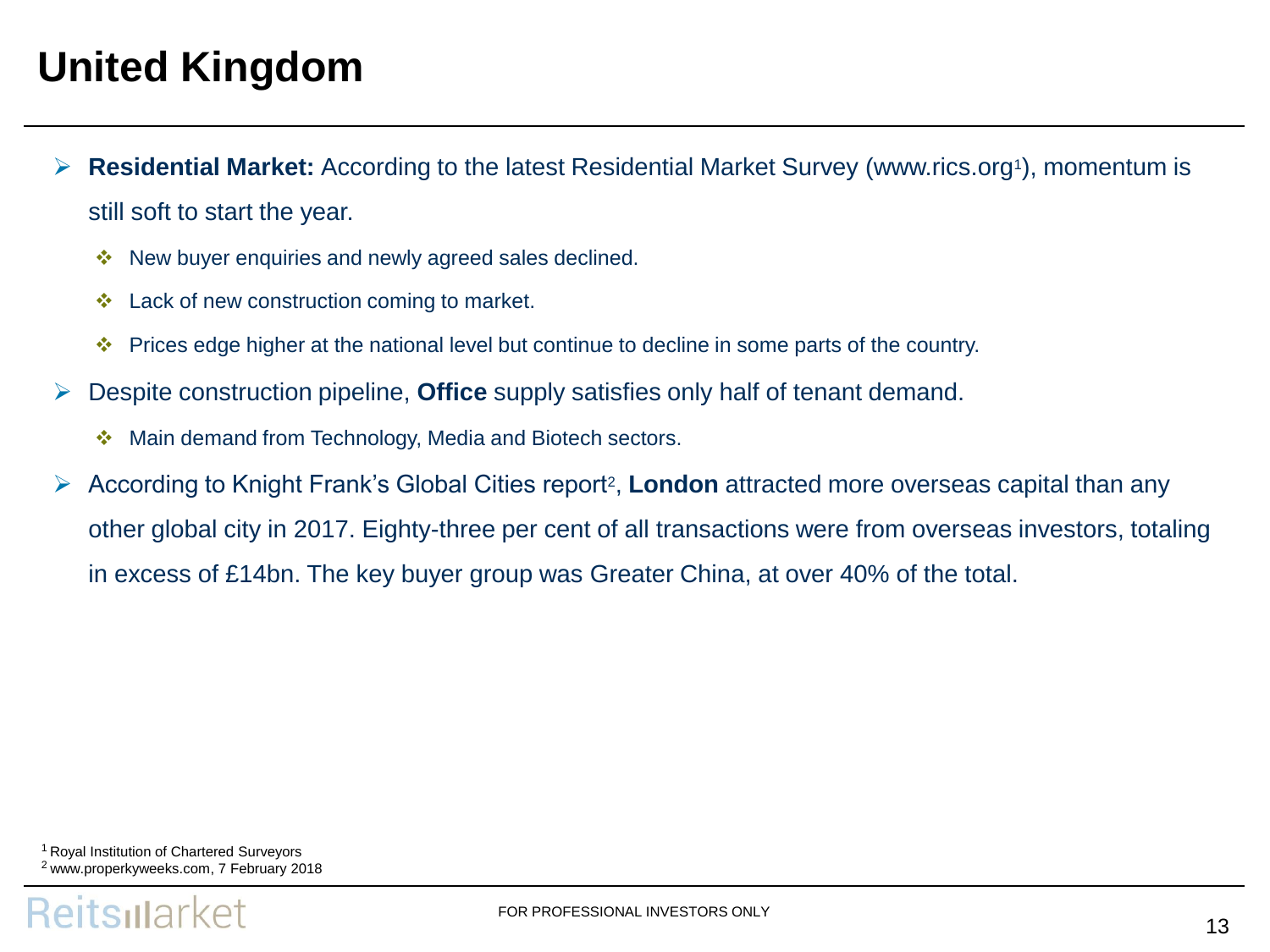#### **Germany**

- ➢ **German REITs** market is worldwide leader with 27% growth in 2017.
- ➢ **German Residential Properties** expected to suffer from 10 year bunds rate highest level since 2015.
	- ❖ REITs are losing attractiveness.
	- ❖ Rates expected to increase further.
- ➢ **Office Sector** reached a record volume with 7% yoy increase in 2017.
	- ❖ Strong economic activity with high capacity utilization rate.
	- ❖ Vacancy rate dropped to 5% from 10% only 5 years ago.
	- ❖ New building volume is insufficient to cover strong demand.
	- ❖ Rental prices to slightly increase in 2018, after an average +4.8% growth in 2017.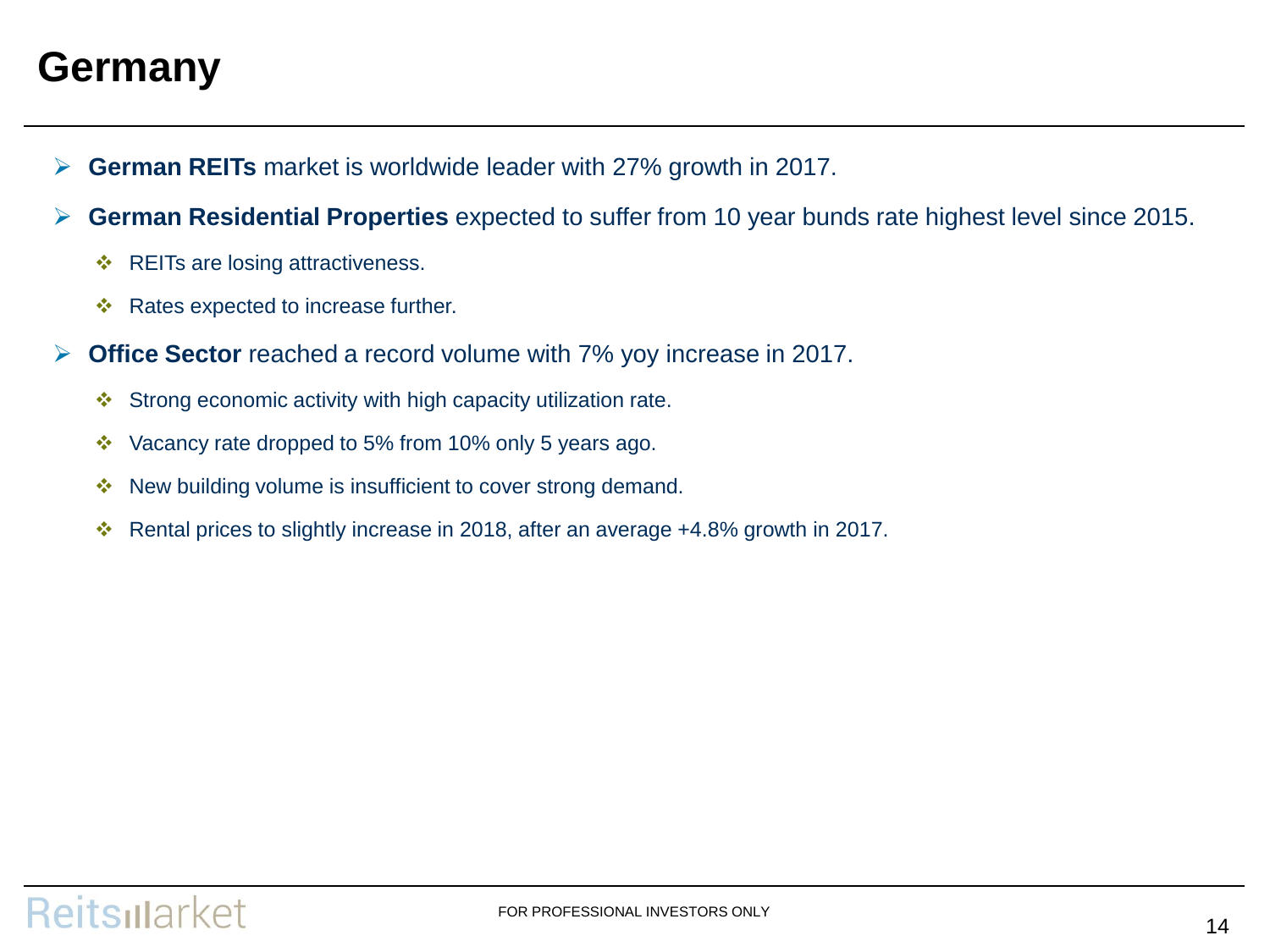### **Asia Pacific & Japan**

| Region           | Property investment volumes reached a new high with 16% year on year growth guided<br>by cyclical recovery in world trade. Export based activity gained momentum ending a<br>decline cycle, helped by Chinese and Indian economy growth. |
|------------------|------------------------------------------------------------------------------------------------------------------------------------------------------------------------------------------------------------------------------------------|
| Singapore        | Solid fundamentals with limited supply suggest growth trend. Government measures to<br>play a key role with new Land Sales Programme.                                                                                                    |
| <b>Hong Kong</b> | A bullish market to continue in 2018 fuelled by Chinese economy. Restricted supply in<br>most subsectors contribute to rent increase.                                                                                                    |
| Australia        | Largest cities reached new highs with limited supply. Rents in several subsectors show<br>double digit growth.                                                                                                                           |
| Japan            | Rental levels remain high in major cities as the vacancy rates drop to the lowest values.                                                                                                                                                |

## Reitsillarket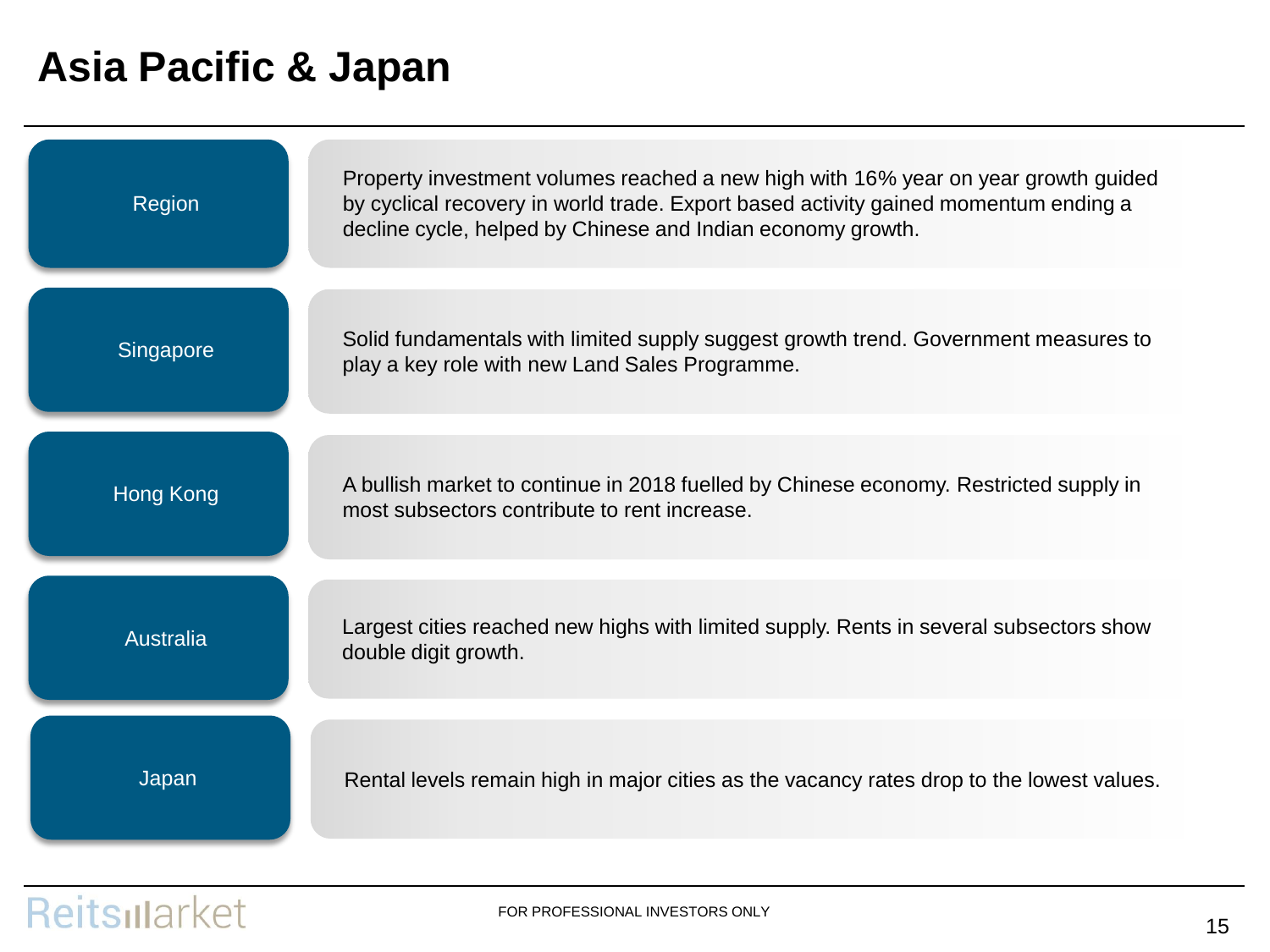## **Singapore**

➢ Positive view on **Residential Market** with sales prices expected to rise.

➢ **Government Land Sales Programme** to match demand.

- ❖ Limited land sale with aggressive Chinese developers entering the market.
- ❖ Strong demand for sites by real estate developers for private residential and offices.
- ➢ Large deals in **Office** market show demand for development to benefit from rental upturn.
- ➢ **Office Rental Values** are expected to grow at least 10% in 2018 after a record growth in 2017.
- ➢ **Retailers** are facing a slow decline in both capital value and rental value.
	- ❖ Supply pipeline for 2018 is lower than in 2016 and 2017.
	- ❖ Retail sales slightly increased with tourist arrivals and offer optimism for new space demand.
- ➢ Vacancy rate of **Industrial** dropped at lowest level since 2013.
	- ❖ Strong demand from technology and innovation sectors.
	- ❖ International investors with interest in business parks strengthen the sector.
	- $\div$  Limited supply and economic growth forecast a rental growth the coming years.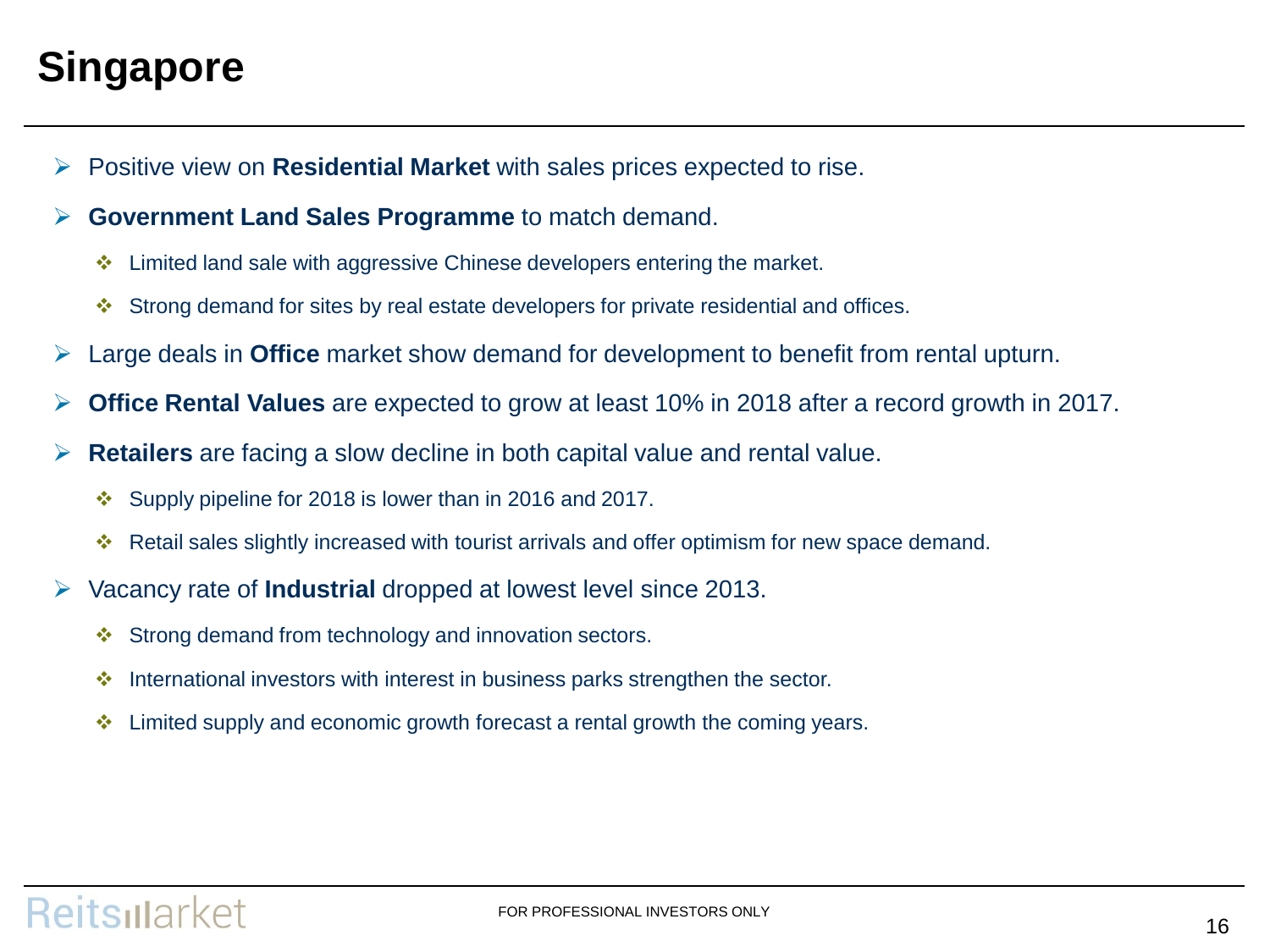## **Hong Kong**

- ➢ Positive view on **Residential Market** during an expected bullish broad market.
	- ❖ Physical real estate bullish market.
	- ❖ Government incentives with eventual regulation loosening and inflationary pressure.
	- ❖ Current supply lower than demand, growth expected by government supply.
	- ❖ Real interest rate expected to remain negative.
- ➢ **Logistics** sector is facing new demand with e-commerce boom in China.
- ➢ Forecast of rental growth in a low **Office vacancy** environment.
- ➢ **Retail** sector slowly recovering after a weak 2017.
	- ❖ Cyclical sale increase during holiday season boosted retail sales.
	- ❖ Leasing demand remains low, however interest revived by foreign investors.
- ➢ Strong demand of **Industrial** space fuelled by China.
	- ❖ Rental values expected to grow in a supply constrained market.
	- ❖ Government plan to review building policy.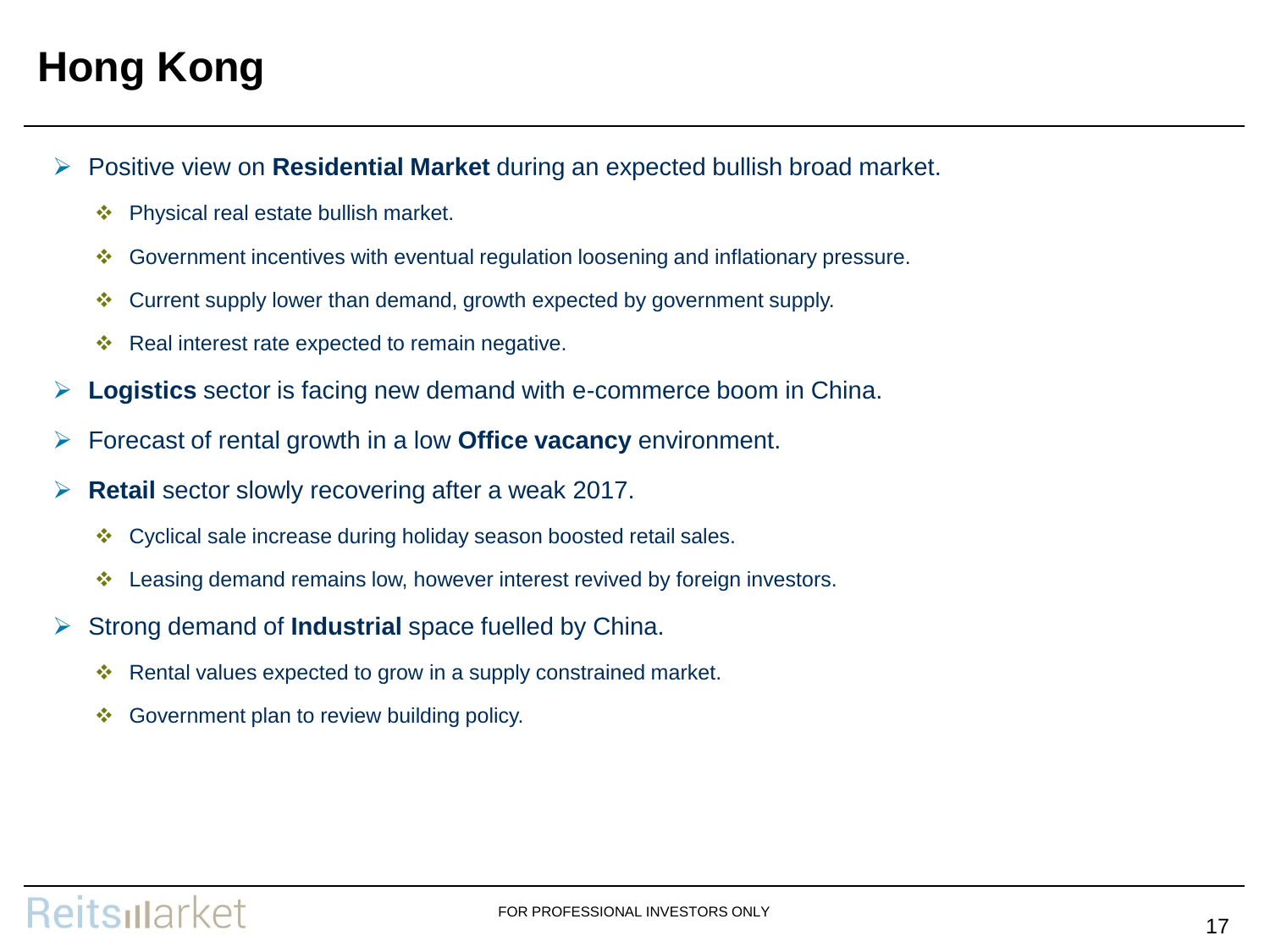#### **Australia**

- ➢ Rise of the **10-year bond rate** to 2.8 impacts returns vs broad market.
- **Valuation** is attractive with P/E of 15.7x below broad market and DPS yield of 5%.
- ➢ **Supply** in largest Australian cities remains very limited for overall real estate market.
- ➢ **Sydney followed by Melbourne** was the region leader in **Office** rent growth as of 2017, trend expected to continue.
- ➢ **Retail markets** are stable with very low rental growth recorded.
	- ❖ **Amazon** entered the Australian market in Q4 of 2017.
	- ❖ **Prime** retailers are growing at a higher rate than secondary.
- **Residential sector** is facing slower demand from both local and offshore investors.
	- ❖ Vacancy rate remains high in Sydney and Melbourne.
	- ❖ Rents are moderately rising during a strong supply cycle.
- ➢ Prices of **Industrial** sites reached the highest peak since 2013.
	- ❖ Rental growth to slowly grow in Sydney and to compress in Melbourne.
	- ❖ Record number of transaction recorded the last 3 years.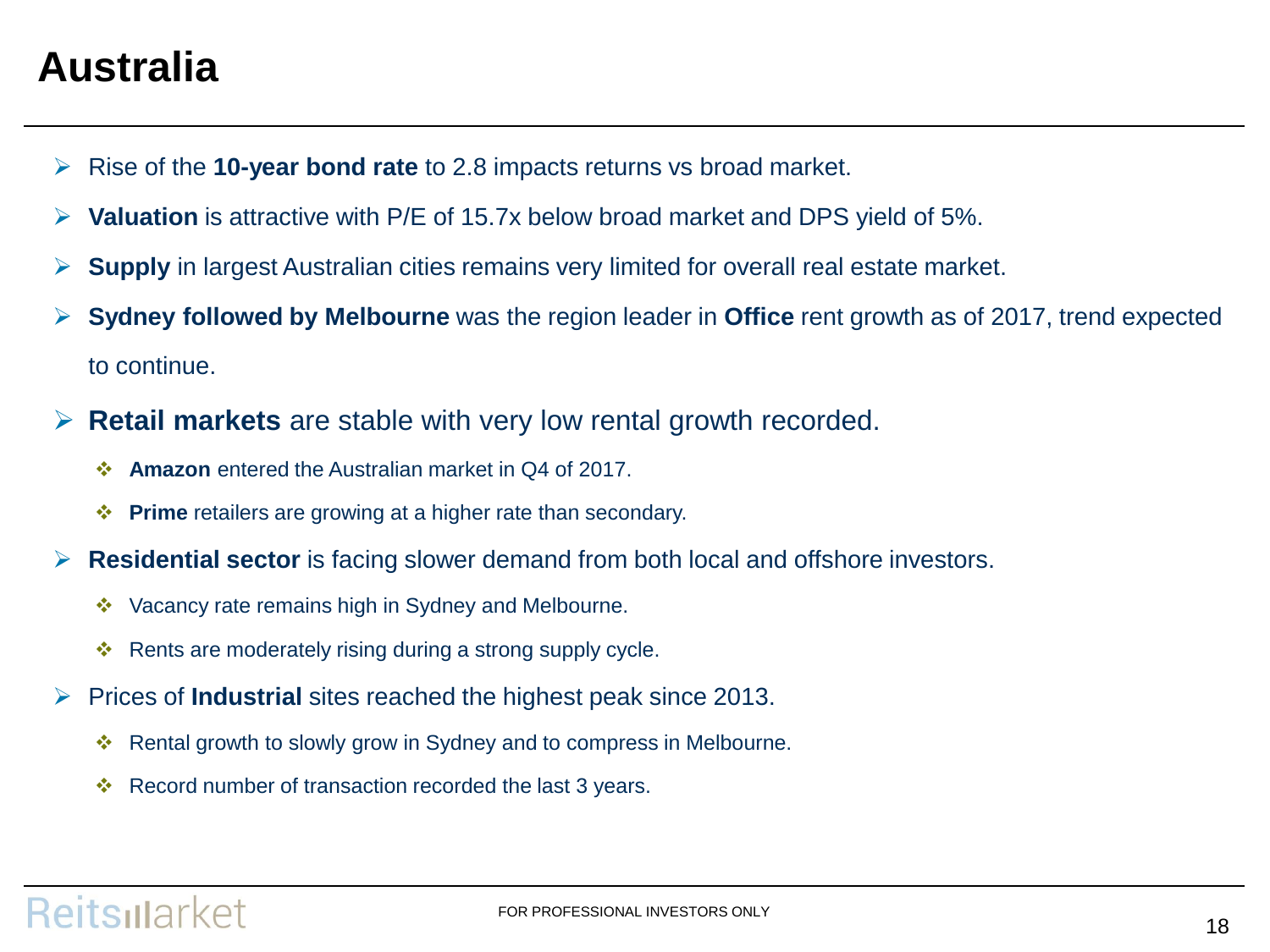#### **Japan**

- ➢ Transaction volumes in Japan totaled US\$37 billion in 2017, up by 10% year-on-year.
- **Tokyo Office** vacancy rate is at a lowest 2.5% rate and is to decrease in Q1.
	- ❖ Scarcity of assets to sale despite strong investor interest.
- ➢ New **Office** supply expected to reach peak levels in 2018.
	- ❖ Still insufficient to satisfy robust demand.
	- ❖ Rents are expected to moderately grow.
- ➢ Private consumption is expected to grow 1% in 2018 to support **Retail** sales.
	- ❖ Strong demand for new stores from international retailers.
	- ❖ With limited vacant space and healthy demand, rental levels are to remain at a peak level.
	- ❖ Number of visitors increase by 19% y-o-y, with tourism as strong contributor.
	- ❖ Foreign luxury brands open new stores in Tokyo.
- ➢ Major new **Industrial** space supply expected in 2018 in Tokyo.
	- ❖ Slow industrial production growth with global competition.
	- ❖ Geopolitical tension risks to impact industrial production.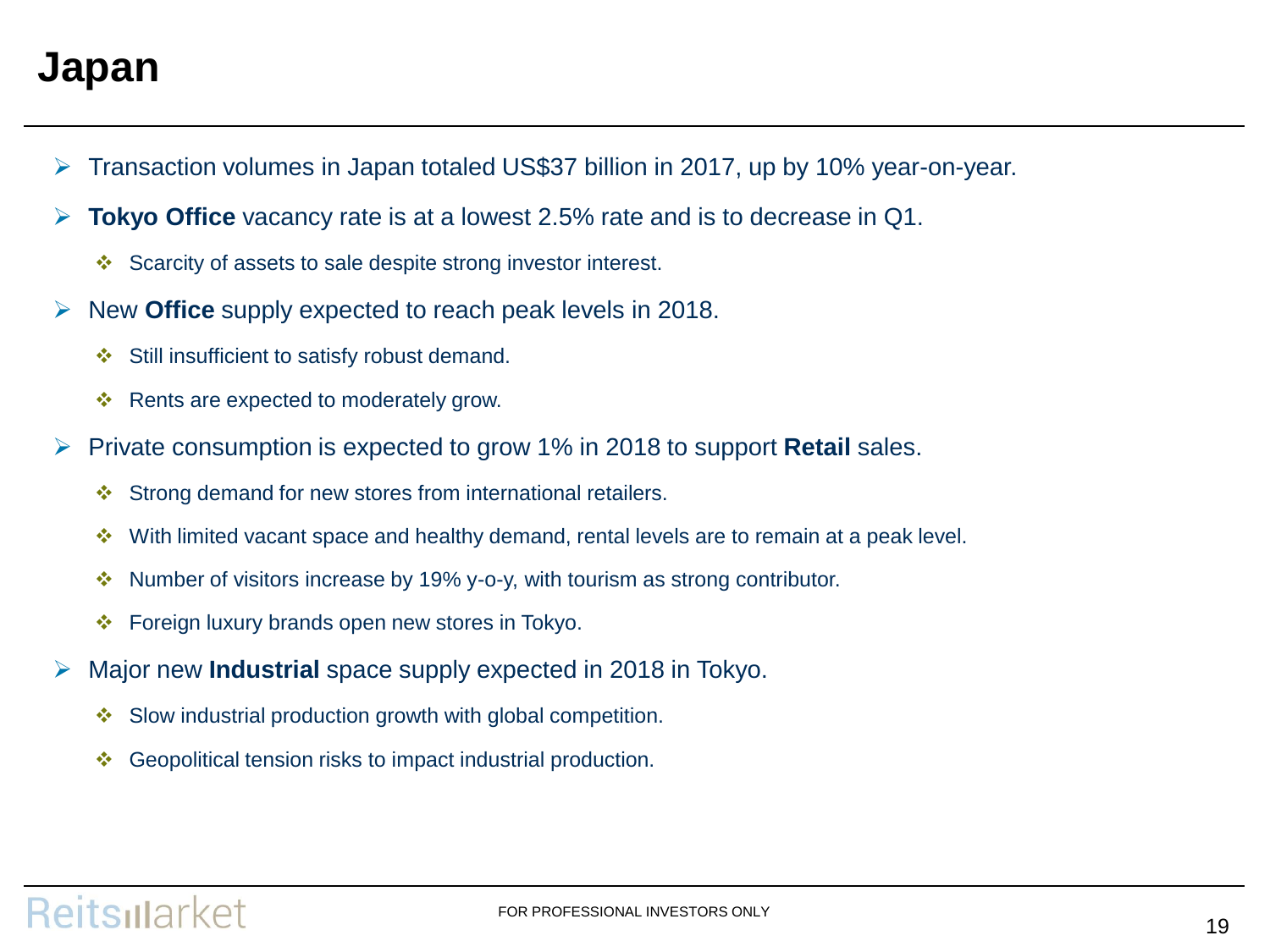# Reitslarket

Rue de l'Industrie 22 L-8399 Windhof (Koerich) Luxembourg

**info@rego-partners.com www.reitsmarket.com** 

# Contact us